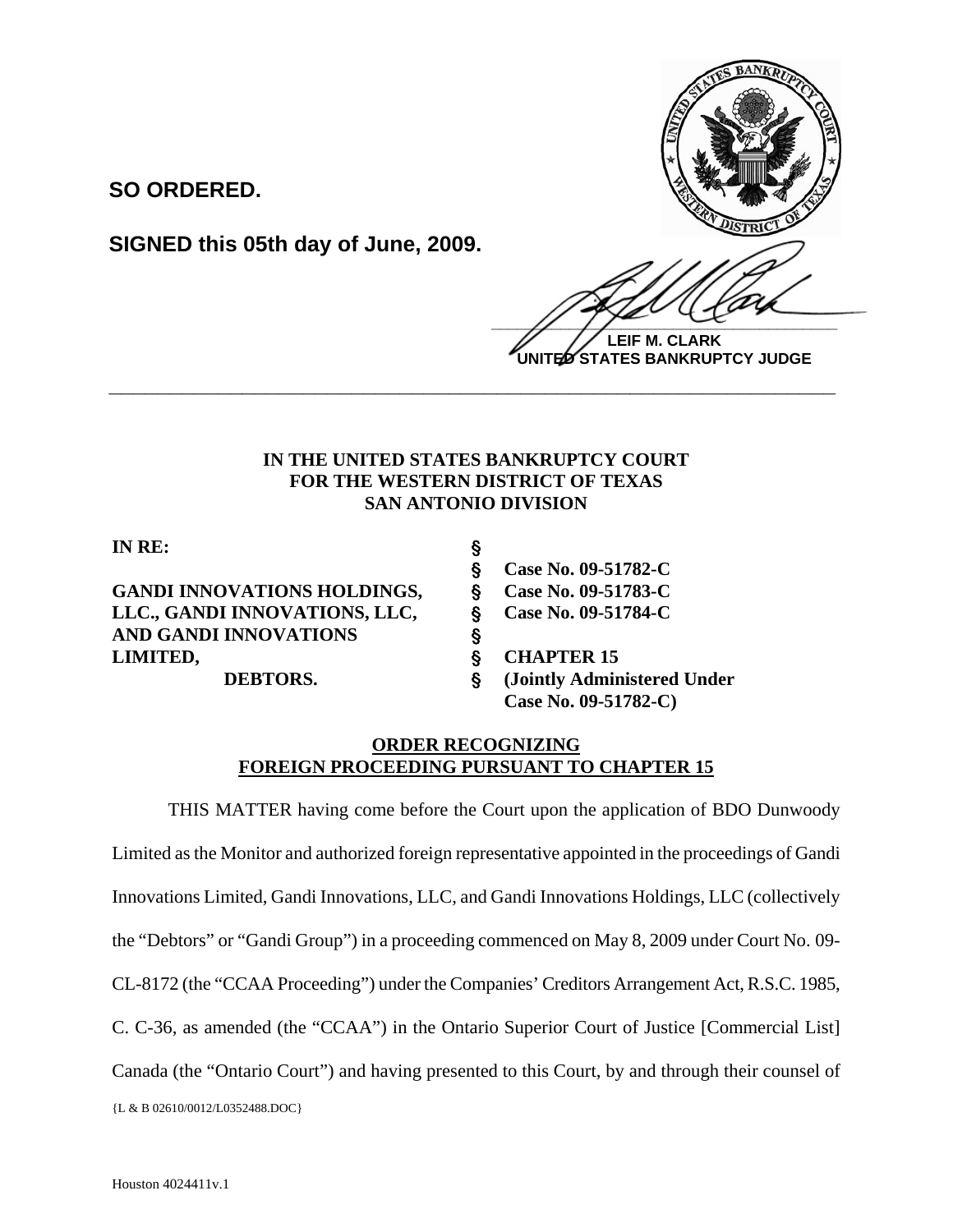record, Harry Perrin, of the Firm of Vinson & Elkins, as joined by the Gandi Group, by and through their counsel of record, David S. Gragg, of the Firm of Langley & Banack, Inc., for entry of an order, pursuant to 11 U.S.C.  $\frac{55}{105(a)}$ , 1504, 1507, 1515, 1517, 1519, 1520 and 1521, recognizing the CCAA Proceeding as a foreign main proceeding (the "Application"); and seeking enforcement pursuant to sections 1507, 1520, 1521 and 105(a) of the Code of that certain Initial Order dated May 8, 2009 (the "CCAA Order") the Court having considered the Declaration of Trent Garmoe and the Affidavit Blair Davidson filed in support of the Application and the Chapter 15 Petitions, as well as the pleadings and other materials on file in this case; and the Court finding that the CCAA Proceeding is a foreign proceeding entitled to recognition under Chapter 15 of the Code (as defined below); the Court makes the following findings of fact and conclusions of law (subject to further elaboration by way of memorandum decision):

A. This Court has jurisdiction over this matter pursuant to 28 U.S.C.  $\S$ § 157 and 1334 and Section 1501 of the Code;

B. This is a core proceeding pursuant to 28 U.S.C.  $\S 157(b)(2)(P)$ ;

C. Venue is properly located in this District pursuant to 28 U.S.C. § 1440;

D. These Chapter 15 cases were duly commenced pursuant to  $\S$  1504 and 1515 of the United States Bankruptcy Code (the "Code") and the petitions on file together with the attachments thereto with respect to each of these cases meet all the requirements of  $\S$  1515 of the Code;

E. The CCAA Proceeding is a "foreign proceeding" within the meaning of  $\S 101(23)$  of the Code;

F. The Monitor is a person within the meaning of Section 101(41) of the Code and is a duly appointed "foreign representative" within the meaning of  $\S 101(24)$  of the Code;

<sup>{</sup>L & B 02610/0012/L0352488.DOC}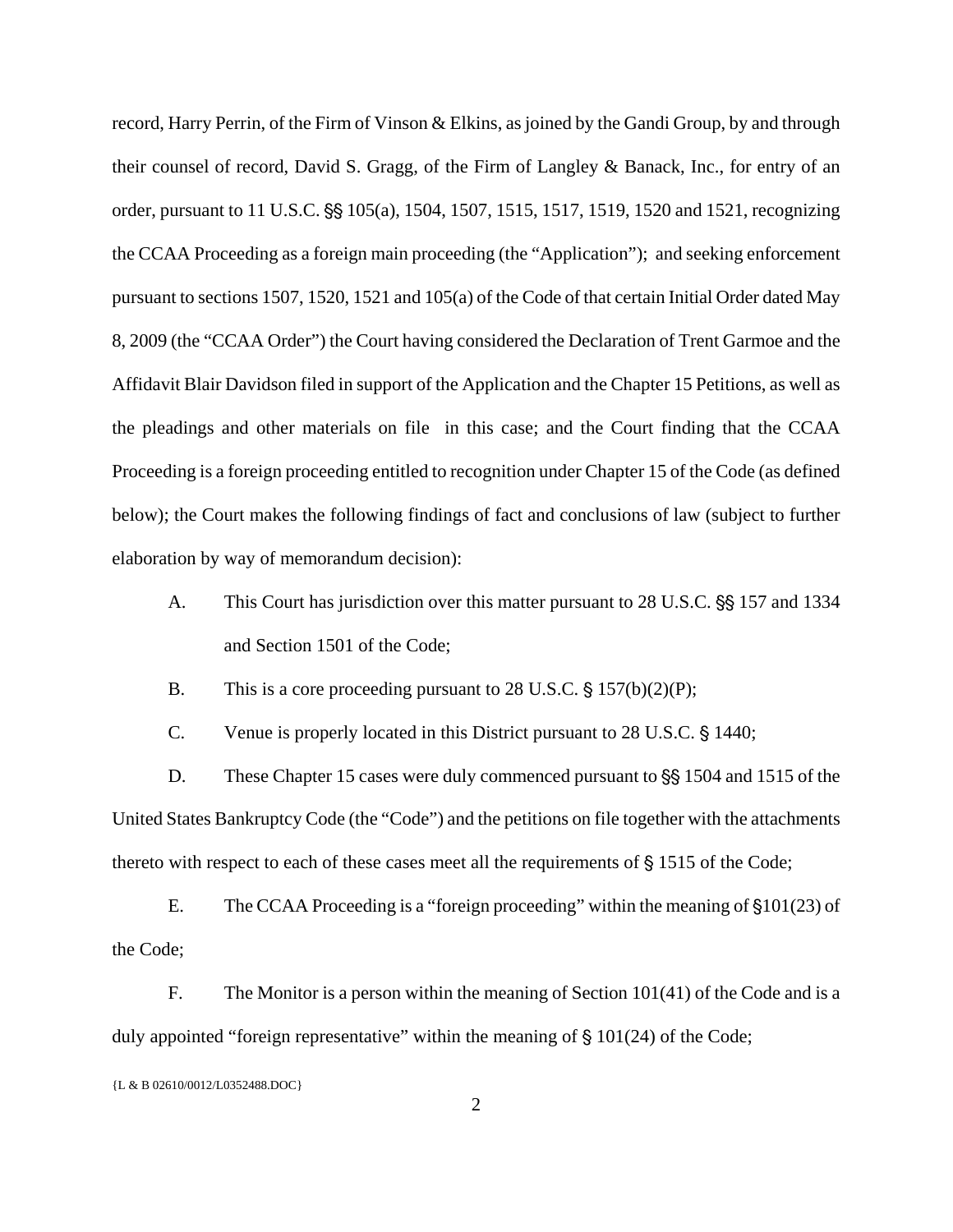G. Gandi Innovations Limited is a foreign main proceeding within the meaning of § 1502(4), with virtually all of its operations, employees, assets, managers, bank accounts, and major creditors in Canada. Its center of main interest is Canada. Gandi Innovations Holdings, LLC is a holding company incorporated in the United States, but whose principal assets (primarily stock certificates and a banking account) and managers are located in the Province of Ontario, Canada. Its center of main interests is Canada. Gandi Innovations Holdings, LLC is a foreign main proceeding.

H. Gandi Innovations LLC is an operating company with assets, employees, and operations in both the State of Texas, United States, and in the Province of Ontario, Canada. It is a free-standing corporation with both employees and local managers in Texas, and collects accounts receivable from its customers at its San Antonio location. However, it does not manufacture what it distributes. Indeed, marketing and accounting, as well as distribution, take place in the Province of Ontario. Senior management for Gandi Innovations LLC is (or has within the six months prior to these petitions has been) located in the Province of Ontario, Canada. There are significant intercompany accounts between Gandi Innovations LLC and Gandi Innovations Limited. In addition, Gandi Innovations LLC is a guarantor of the indebtedness that has been the source of working capital for the entire Gandi Group. While the evidence regarding center of main interest is mixed, the court finds that the "nerve center" for the Gandi Group is within the Province of Ontario, Canada. As a matter of comity, and in the interests of fulfilling the stated purpose of chapter 15 as set out in section 1501, the court concludes that, in these circumstances, the court should find that the center of main interests for Gandi Innovations LLC should be Canada. The court so finds. Gandi Innovations LLC is a foreign main proceeding;

{L & B 02610/0012/L0352488.DOC} I. As the duly appointed foreign representative of a foreign main proceeding, the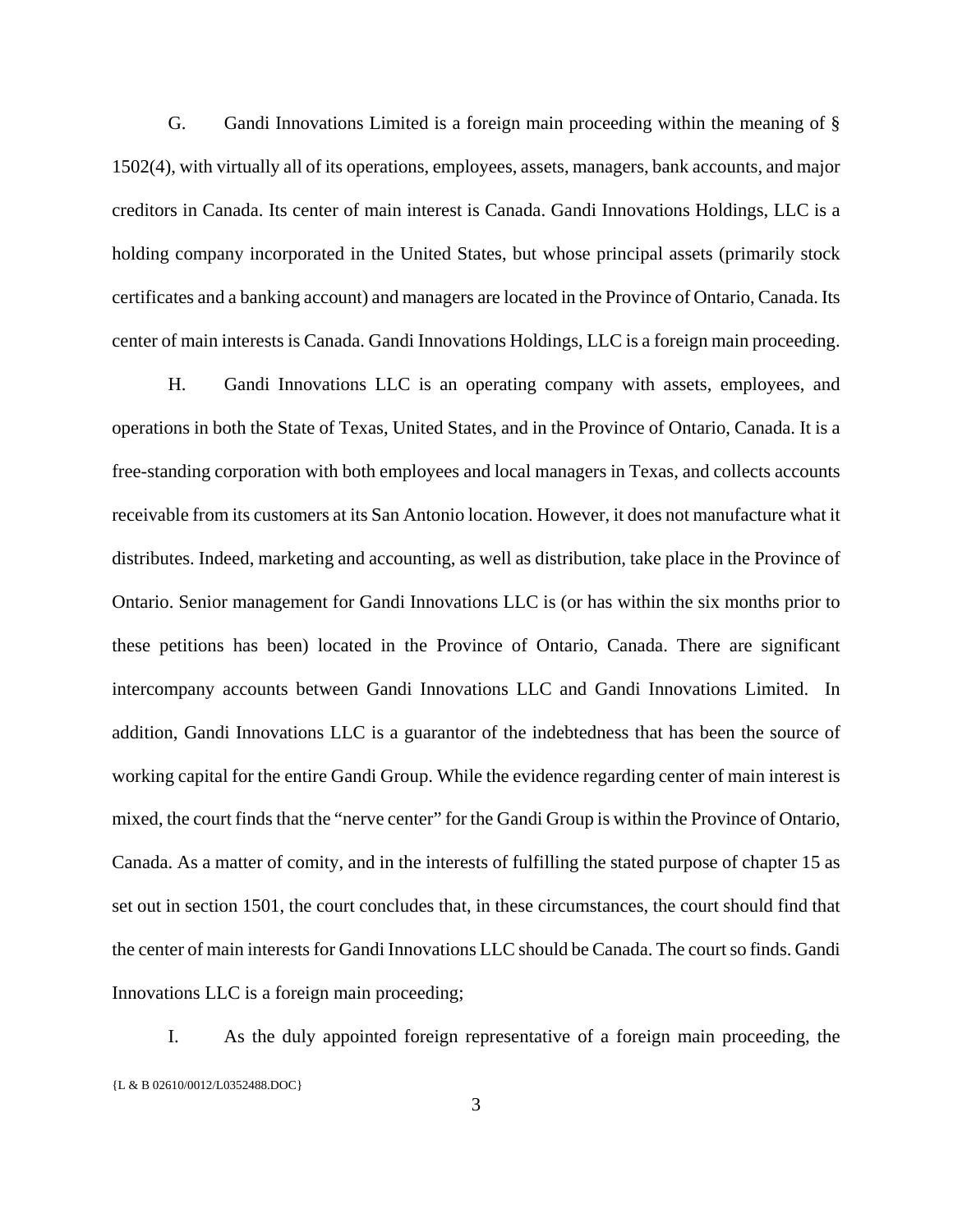Monitor is entitled to all of the relief provided under  $\S$  1520 of the Code;

J. The Monitor has tacitly sought relief pursuant to  $\S$  1521 of the Code as well, in asking that this court adopt as its own order the Initial Order entered in the CCAA proceeding. The court finds that it is necessary to effectuate the purposes of this chapter and to protect the assets of the debtor and the interests of creditors by granting appropriate relief in the form of the adoption of the Initial Order in the CCAA proceedings, as further amended by that court's order of May 19, 2009, as the order of this court.; and

K. Notice of these proceedings has been sufficient and proper under the circumstances and satisfies the requirements of Fed. R. Bankr. P. 2002 (q). No further notice is required or necessary.

NOW, THEREFORE, IT IS HEREBY ORDERED AS FOLLOWS:

1. The Application is granted;

2. This Court recognizes the CCAA Proceeding as a foreign main proceeding pursuant to Chapter 15 as to each of the Debtors in the Gandi Group;

3. Except as herein provided, the provisions of Section 1520 of the Code apply in these Chapter 15 Cases, including without limitation, the automatic stay under Section 362 of the Code, throughout the duration of these Chapter 15 Cases or until otherwise ordered by this Court.

4. The CCAA Order (and any further amendments or extensions thereof as may be granted from time to time by the Ontario Court) is hereby given full force and effect in the United States. Accordingly, the Monitor and the Debtors may operate the Debtors' business as provided in the CCAA Order and Section 363 of the Code.

{L & B 02610/0012/L0352488.DOC} 5. Pursuant to  $\frac{6}{5}$  1521(a)(6) of the Code, the provisions of this Court's Interim Order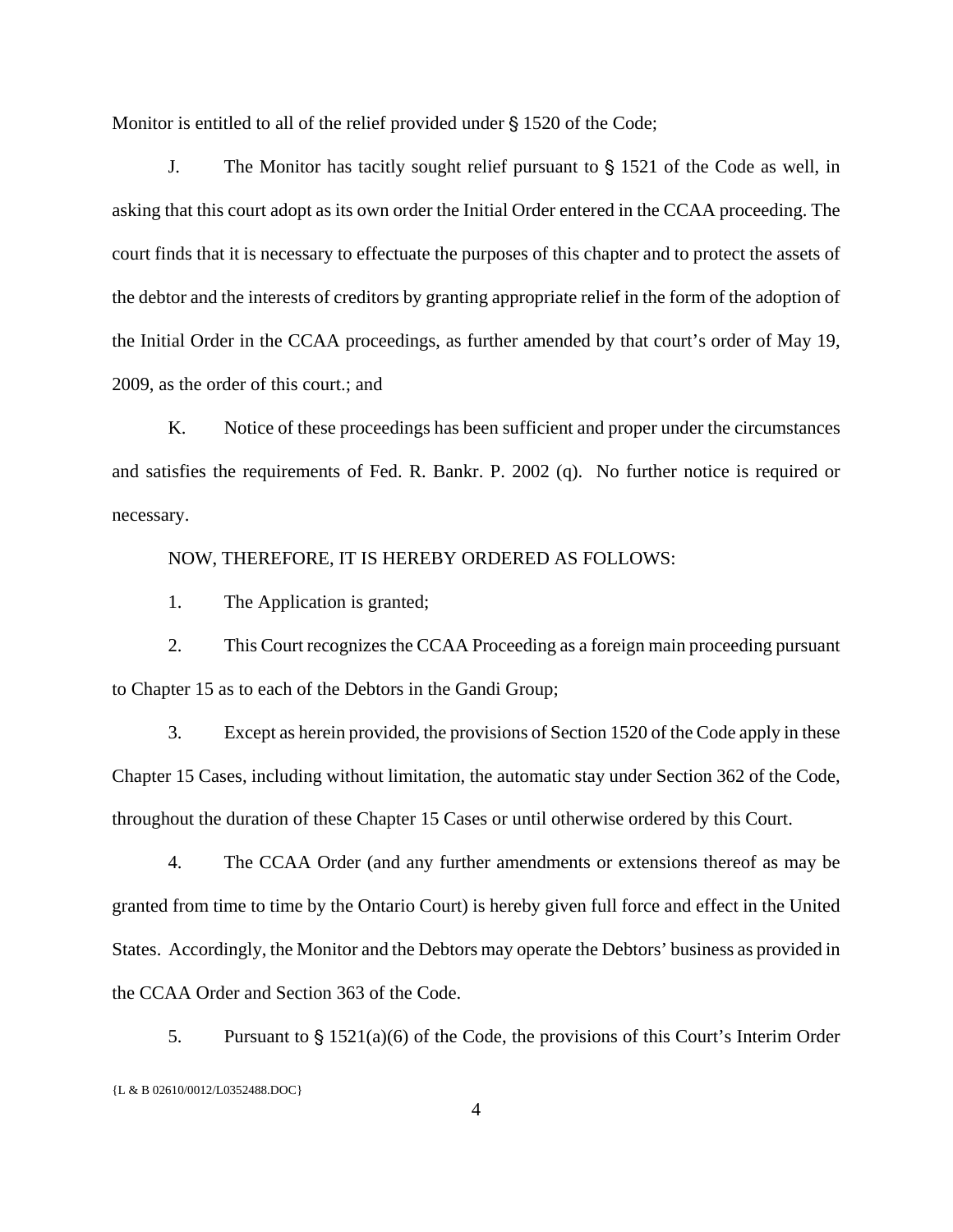Granting Emergency Relief in this Case prohibiting the termination of executory contracts with the Debtors shall remain in place and shall be to the same extent as provided in the CCAA Order. Any party wishing to terminate, modify, alter, or interfere with any executory contract with a Debtor in the United States, for any reason, must bring an action or proceeding for such relief in the CCAA Proceeding prior to taking any action with respect to such contract(s).

6. The Debtors are hereby authorized to continue using cash collateral in the exercise of their powers and subject to the terms of the CCAA Order.

7. The Monitor shall have the same powers in the United States with respect to performance of its duties under the CCAA Order as the Monitor has in the CCAA Proceeding, including but not limited to the right to access to the Property, books, records and employees of the Debtors; the authority to compel production of Debtors' books and records and the examination of any person pursuant to Bankruptcy Rule 2004; to monitor the Debtors' receipts and expenses, and to perform such other duties as required by the Court in the CCAA Proceeding; and

8. The Debtors shall cooperate fully with the Monitor with respect to the rights and duties of the Monitor under this Order and as the recognized foreign representative with respect to the CCAA Proceeding recognized by this Court as a foreign main proceeding.

9. This Court shall retain jurisdiction with respect to the enforcement, amendment or modification of this Order, any request for additional relief or any adversary proceeding brought in and through these Chapter 15 Cases, and any request by any entity for relief from this Order, for cause shown, that is properly commenced and within the jurisdiction of this Court.

 $# # #$ 

Submitted by:

{L & B 02610/0012/L0352488.DOC} Harry Perrin

5